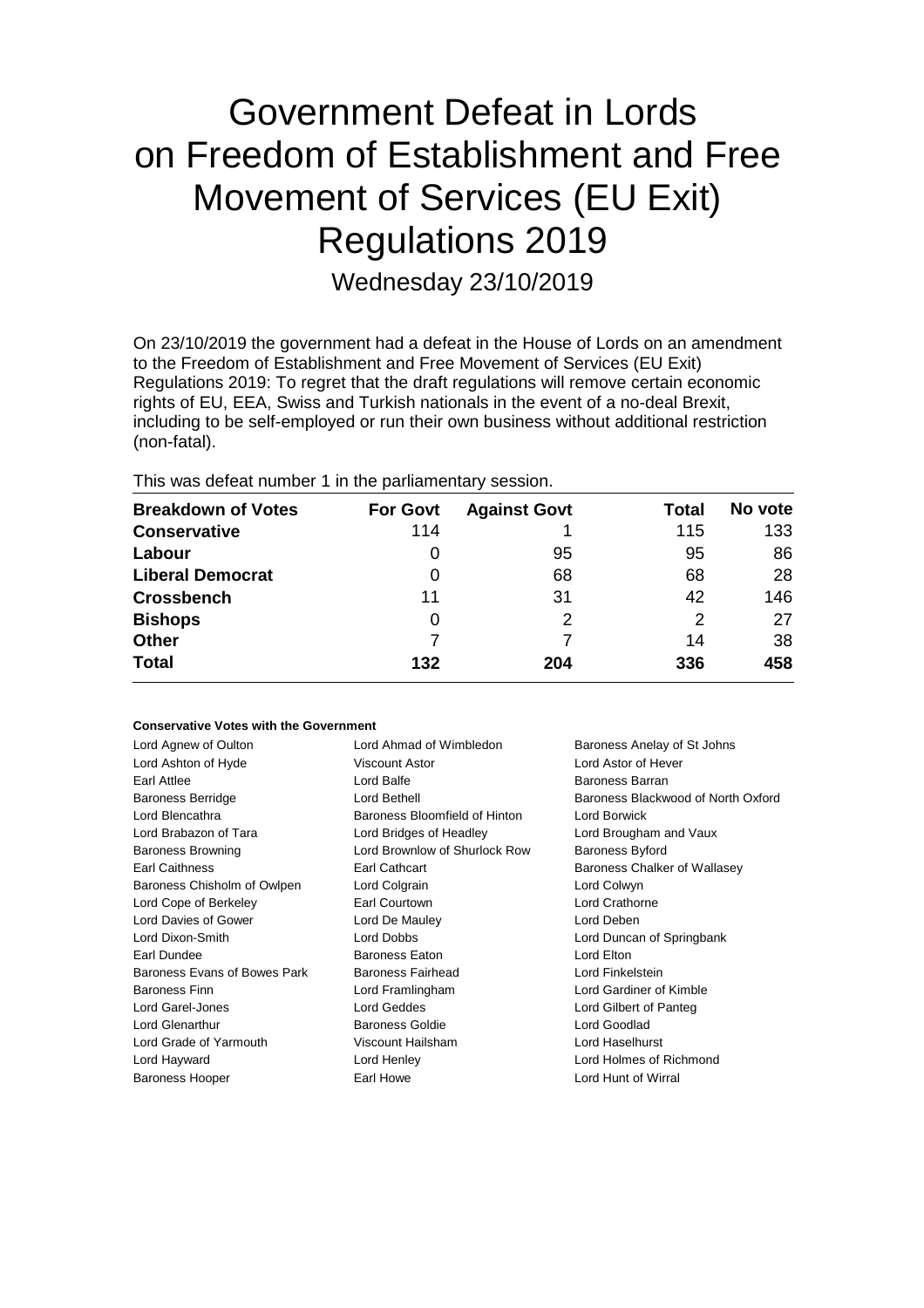Lord James of Blackheath Lord Jopling Lord Keen of Elie Lord Lamont of Lerwick Lord Lansley Earl Lindsay Lord Lingfield Marquess of Lothian Lord Mancroft Lord Marlesford Lord McInnes of Kilwinning Baroness Meyer Duke of Montrose Baroness Morris of Bolton Lord Moynihan Baroness Neville-Jones Baroness Neville-Rolfe Baroness Newlove Baroness Nicholson of Winterbourne Lord Norton of Louth Lord O'Shaughnessy Lord Parkinson of Whitley Bay Baroness Penn Lord Pickles Lord Popat Lord Porter of Spalding Lord Randall of Uxbridge Baroness Redfern Viscount Ridley Lord Risby Lord Robathan **Baroness Sanderson of Welton** Baroness Scott of Bybrook Baroness Seccombe **Earl Selborne Earl Selborne Lord Selkirk of Douglas** Baroness Shephard of Northwold Lord Sherbourne of Didsbury Lord Shinkwin Lord Smith of Hindhead **Baroness Stedman-Scott** Lord Strathclyde Baroness Sugg Lord Taylor of Holbeach Lord Tebbit Lord Trefgarne Lord Tugendhat Baroness Verma Lord Wakeham Lord Waldegrave of North Hill Lord Wei

Baroness Wilcox **Baroness Williams of Trafford** Lord Young of Cookham

# **Conservative Votes against the Government** Baroness Wheatcroft

#### **Labour Votes with the Government**

# **Labour Votes against the Government**

Baroness Armstrong of Hill Top Lord Bassam of Brighton Lord Beecham Lord Berkeley Lord Blunkett Lord Boateng Lord Bradley Lord Brooke of Alverthorpe Lord Browne of Ladyton Baroness Bryan of Partick Lord Campbell-Savours Viscount Chandos Lord Clark of Windermere **Lord Collins of Highbury** Baroness Crawley Lord Davies of Oldham **Lord Desai** Baroness Donaghy Baroness Drake Lord Dubs Lord Faulkner of Worcester Lord Foulkes of Cumnock Baroness Golding Baroness Goudie Lord Grantchester Lord Griffiths of Burry Port Lord Grocott Lord Hain Viscount Hanworth Lord Harris of Haringey Lord Haskel **Lord Haworth** Lord Haworth **Baroness Hayter of Kentish Town** Baroness Healy of Primrose Hill Lord Hollick Lord Howarth of Newport Lord Hoyle Lord Hughes of Woodside Lord Hunt of Kings Heath Lord Jones Baroness Jones of Whitchurch Lord Judd Lord Kennedy of Southwark **Baroness Kennedy of Cradley** Baroness Kingsmill Baroness Lawrence of Clarendon Lord Lea of Crondall Lord Lennie Lord Liddle Baroness Lister of Burtersett Lord Livermore Lord MacKenzie of Culkein **Baroness Massey of Darwen** Lord Maxton Lord McAvoy **Baroness McDonagh Baroness McBook** Baroness McNonagh Baroness McIntosh of Hudnall Lord McKenzie of Luton Lord McNicol of West Kilbride Lord Monks Lord Morgan Lord Morris of Handsworth Baroness Morris of Yardley Lord Morris of Aberavon **Lord Murphy of Torfaen** Baroness Osamor Lord Pendry Baroness Pitkeathley Lord Ponsonby of Shulbrede Baroness Prosser **Example 2** Lord Puttnam **Baroness Quin** Baroness Quin Baroness Rebuck Lord Reid of Cardowan Lord Robertson of Port Ellen Lord Rooker **Lord Sawyer** Communications Contained Baroness Sherlock Baroness Smith of Basildon Baroness Smith of Gilmorehill Lord Soley Lord Stevenson of Balmacara Baroness Taylor of Bolton Lord Tomlinson Lord Touhig Lord Tunnicliffe Lord Turnberg Baroness Warwick of Undercliffe Lord Watson of Invergowrie Baroness Wheeler Baroness Whitaker **Lord Whitty** 

Lord Anderson of Swansea Baroness Andrews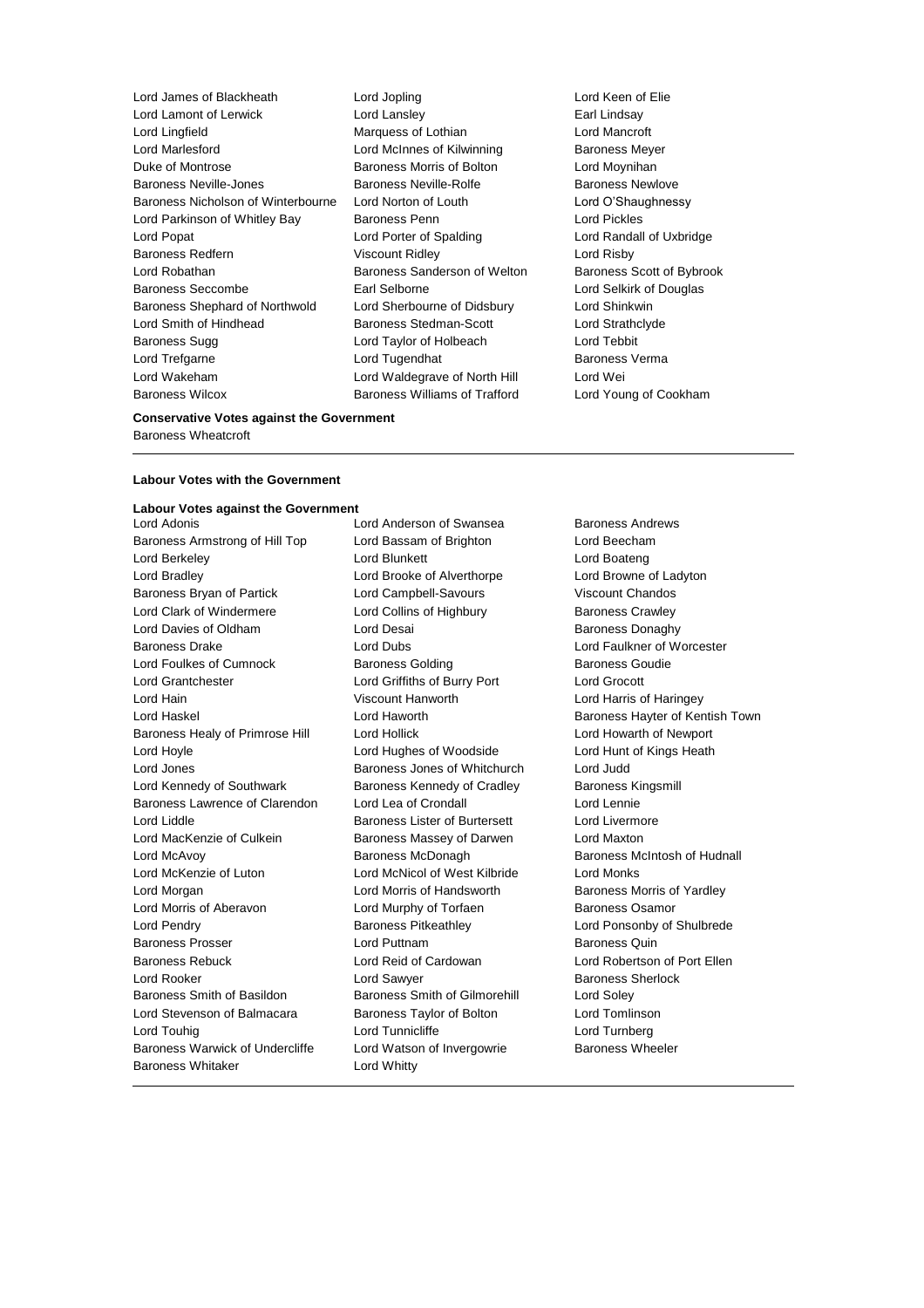# **Liberal Democrat Votes with the Government**

#### **Liberal Democrat Votes against the Government**

| Lord Addington                   | Baroness Bakewell of Hardington<br>Mandeville | <b>Baroness Barker</b>             |
|----------------------------------|-----------------------------------------------|------------------------------------|
| Lord Beith                       | Baroness Benjamin                             | Baroness Bonham-Carter of Yarnbury |
| <b>Baroness Brinton</b>          | Lord Bruce of Bennachie                       | <b>Lord Burnett</b>                |
| Lord Campbell of Pittenweem      | Lord Chidgey                                  | Lord Clement-Jones                 |
| Lord Cotter                      | Lord Dholakia                                 | <b>Baroness Doocey</b>             |
| Baroness Featherstone            | Lord Foster of Bath                           | Lord Fox                           |
| Lord German                      | Earl Glasgow                                  | Lord Goddard of Stockport          |
| Lord Greaves                     | Baroness Harris of Richmond                   | <b>Baroness Humphreys</b>          |
| Lord Hussain                     | Baroness Hussein-Ece                          | Baroness Janke                     |
| Baroness Jolly                   | Lord Jones of Cheltenham                      | Baroness Kramer                    |
| Lord Lee of Trafford             | Baroness Maddock                              | Lord Marks of Henley-on-Thames     |
| Lord Newby                       | <b>Baroness Northover</b>                     | Lord Oates                         |
| Lord Paddick                     | Lord Palmer of Childs Hill                    | <b>Baroness Parminter</b>          |
| <b>Baroness Pinnock</b>          | Lord Purvis of Tweed                          | Baroness Randerson                 |
| Lord Redesdale                   | Lord Rennard                                  | Lord Rodgers of Quarry Bank        |
| Baroness Scott of Needham Market | Lord Sharkey                                  | Baroness Sheehan                   |
| Lord Shipley                     | Lord Shutt of Greetland                       | Lord Stoneham of Droxford          |
| Lord Storey                      | Lord Strasburger                              | Lord Stunell                       |
| <b>Baroness Suttie</b>           | Lord Taverne                                  | Lord Taylor of Goss Moor           |
| Lord Teverson                    | Baroness Thomas of Winchester                 | <b>Baroness Thornhill</b>          |
| Lord Tope                        | Lord Tyler                                    | Baroness Tyler of Enfield          |
| Lord Wallace of Saltaire         | <b>Baroness Walmsley</b>                      | Lord Watson of Richmond            |
| Lord Willis of Knaresborough     | Lord Wrigglesworth                            |                                    |
|                                  |                                               |                                    |

#### **Crossbench Votes with the Government**

| Earl Cork and Orrery                           | Lord Craig of Radley            | Viscount Craigavon            |
|------------------------------------------------|---------------------------------|-------------------------------|
| <b>Baroness Deech</b>                          | Lord Greenway                   | Lord Houghton of Richmond     |
| Lord Loomba                                    | Earl Lytton                     | Lord St John of Bletso        |
| Lord Thurlow                                   | Lord Woolf                      |                               |
| <b>Crossbench Votes against the Government</b> |                                 |                               |
| Lord Aberdare                                  | Lord Anderson of Ipswich        | Lord Bilimoria                |
| Lord Brown of Eaton-under-Heywood              | Baroness Bull                   | Baroness Campbell of Surbiton |
| Earl Clancarty                                 | Viscount Falkland               | Lord Hannay of Chiswick       |
| Lord Hope of Craighead                         | Baroness Howe of Idlicote       | Lord Hylton                   |
| Lord Judge                                     | Lord Kakkar                     | Lord Kerslake                 |
| Lord Laming                                    | Earl Listowel                   | Lord Low of Dalston           |
| Lord Macpherson of Earl's Court                | Lord Mair                       | Baroness O'Loan               |
| Baroness O'Neill of Bengarve                   | Lord Pannick                    | Lord Patel                    |
| Baroness Prashar                               | Earl Sandwich                   | Duke of Somerset              |
| <b>Baroness Stern</b>                          | Lord Stevens of Kirkwhelpington | Lord Walker of Gestingthorpe  |
| Viscount Waverley                              |                                 |                               |
|                                                |                                 |                               |

## **Bishop Votes with the Government**

| <b>Bishop Votes against the Government</b> |                     |  |  |
|--------------------------------------------|---------------------|--|--|
| Bishop of Bristol                          | Bishop of Salisbury |  |  |
| Other Votes with the Government            |                     |  |  |

| <b>OUTEL VOLGS WILLI LITE OUVELITIIEIIL</b> |                        |                                          |
|---------------------------------------------|------------------------|------------------------------------------|
| Lord Browne of Belmont                      | Lord Empey             | Lord McCrea Magherafelt and<br>Cookstown |
| Lord Morrow                                 | Lord Prior of Brampton | Lord Rogan                               |
| Lord Taylor of Warwick                      |                        |                                          |